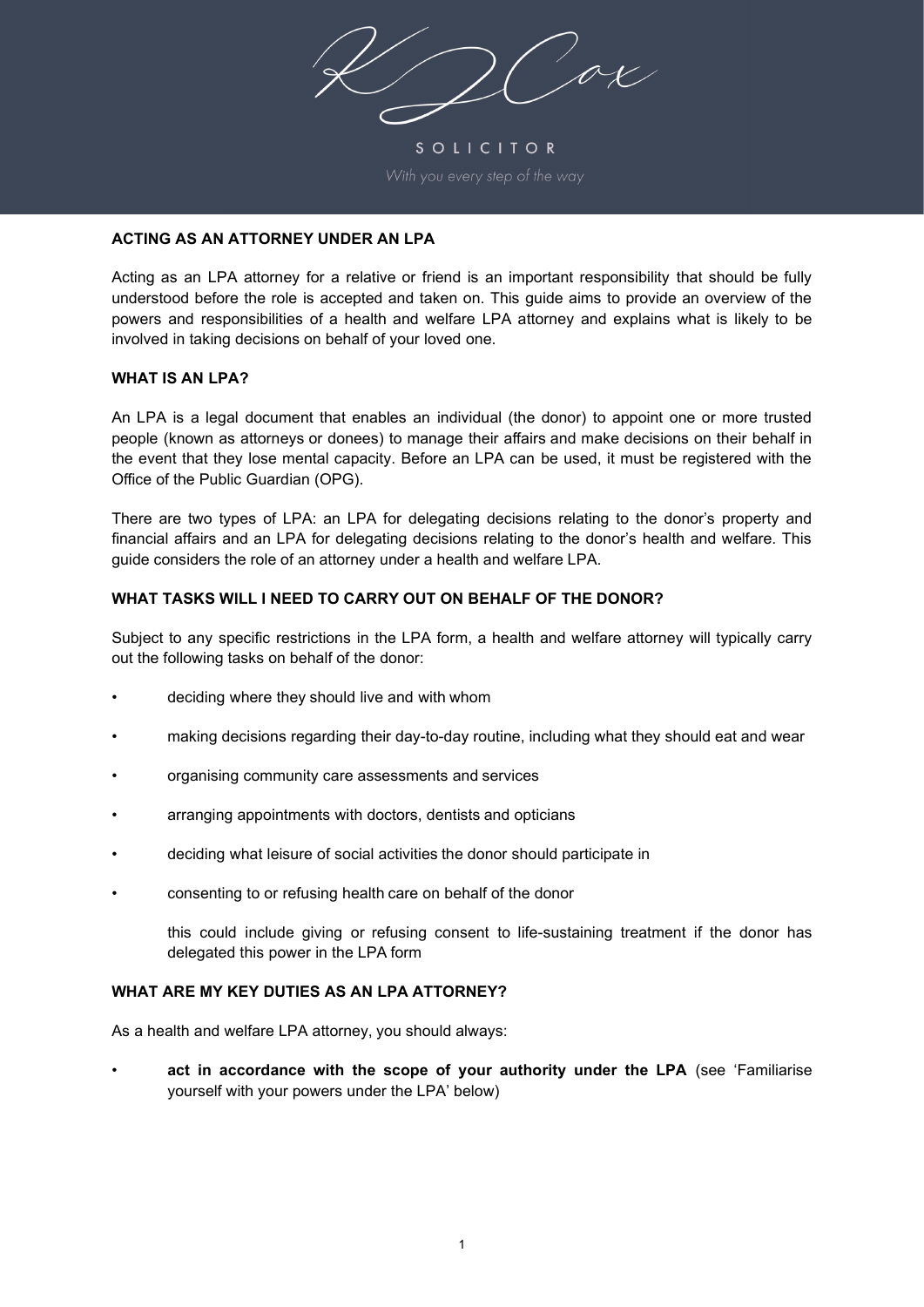- **act in accordance with the principles set out under the Mental Capacity Act 2005** (see 'Key principles when making decisions on behalf of the donor' below)
- **act with honesty and integrity** at all times when dealing with the donor's affairs
- **avoid conflicts of interest**—ie do not put yourself in a position where your personal interests conflict with your duties as attorney or where you receive any profit or personal benefit from your position
- [**keep records**—it is important that you keep a record of all key decisions made on the donor's behalf
- **keep the donor's affairs confidential** unless the donor agreed, when they had capacity, that certain information could be revealed for a particular purpose or there is some other good reason to release it (such as being in the donor's best interests or in the public interest or where there is a risk of harm to the donor or others)

#### **FAMILIARISE YOURSELF WITH YOUR POWERS UNDER THE LPA**

#### **POWER TO GIVE OR REFUSE CONSENT TO MEDICAL TREATMENT**

A key power of a health and welfare attorney is the power to consent to medical treatment on behalf of the donor by signing 'consent to treatment' forms on behalf of the donor. When taking decisions regarding medical treatment, it is important that you don't impose your own medical choices on the donor but instead think about what the donor would have decided if they had the capacity to take the decision themselves, based on any preferences they are known to have expressed in the past and on their best interests.

It is also important to remember that the power to give or refuse consent to medical treatment on behalf of the donor does not give you power to treat the donor yourself or change prescribed medication or treatment. Any such things should always be agreed with the treating medical professionals.

#### **POWERS IN RESPECT OF LIFE-SUSTAINING MEDICAL TREATMENT**

Check section 5 of the LPA form to see whether the donor has granted you power to give or refuse consent to life sustaining medical treatment on their behalf. If the donor has given you this power by selecting Option A then, in the event that such a decision needs to be taken, the doctors would be bound to respect your decision as if it were that of the donor themselves. If the donor has not given you this authority then the doctors would still take into account your views and those of other people interested in the donor's welfare but your views would not be legally binding.

It is important to remember that it is for the doctor to assess whether treatment is life-sustaining in each particular situation and this will depend not only on the type of treatment, but also on the particular circumstances in which it may be prescribed. For example, for an otherwise healthy person with a mild infection, a course of antibiotics would be routine treatment and would not be considered life-sustaining. However, for a frail, elderly person with pneumonia, that same simple course of antibiotics could be life-sustaining.

#### **INTERACTION OF THE LPA WITH ANY ADVANCE DECISION**

You should check whether the donor has made an advance decision to refuse treatment and, if so, understand how this interacts with the health and welfare LPA.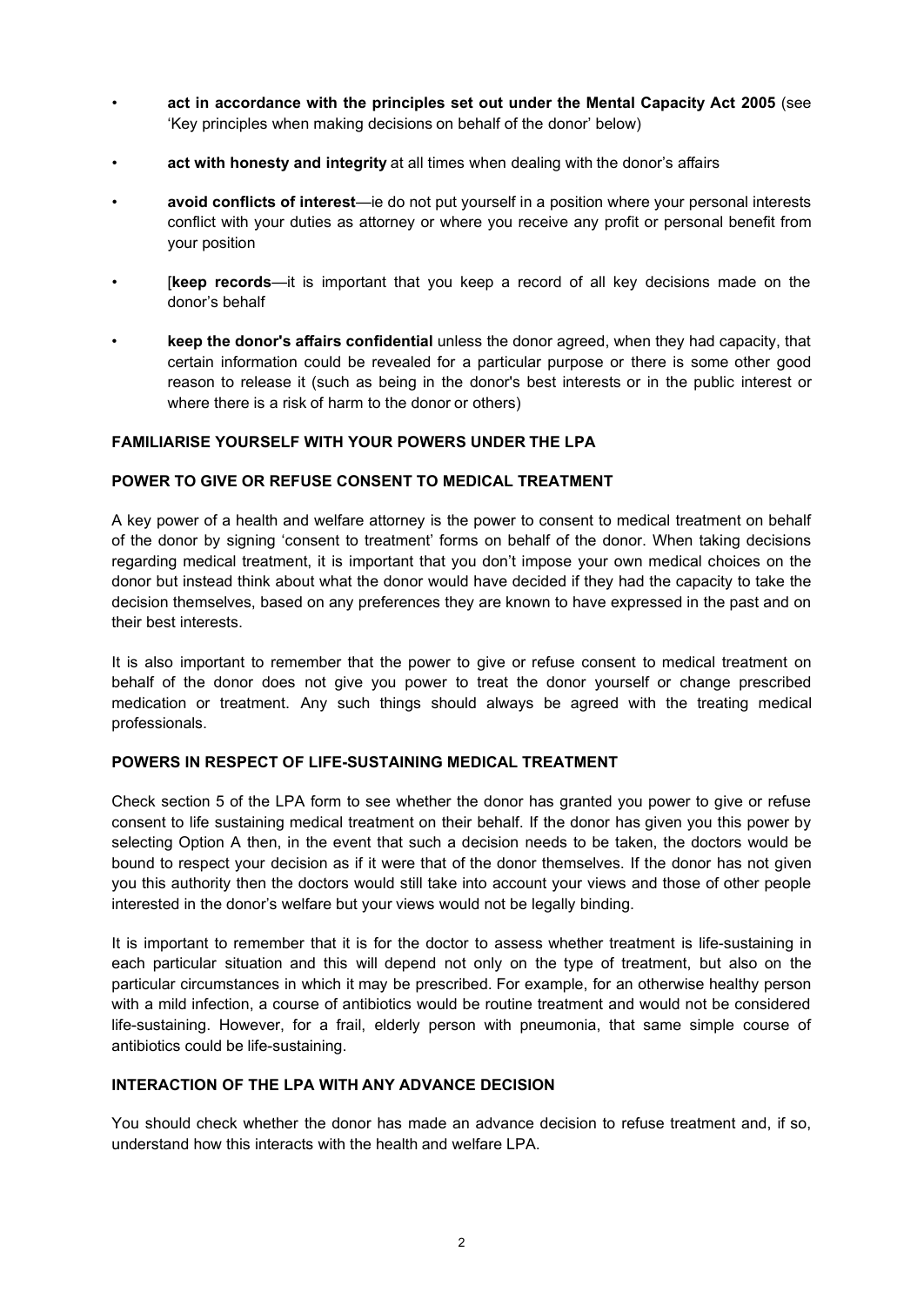If the donor made the advance decision prior to the health and welfare LPA, the LPA will take precedence and you will be able to override what's written in the advance decision so long as the LPA gives you the power to make the decision in question. However, even when an advance decision is no longer valid, wishes expressed in the advance decision may still be relevant factors to take into account when making a best interests decision on behalf of the person.

If the donor has made an advance decision after the health and welfare LPA, you won't be able to override what is written in the advance decision. However, if a decision needs to be made about something that isn't detailed in the advance decision, you would still be able to act, providing you have the necessary power under the LPA.

As health and welfare attorney, you should ensure that a copy of any advance decision is made available to medical professionals, where relevant.

## **INSTRUCTIONS AND PREFERENCES**

It is important to check section 7 of the LPA form to see if the donor has provided any instructions and/or preferences. You are bound to follow any instructions. Preferences are not legally binding but you should always consider them when making decisions and try to follow them where appropriate.

Where appropriate, you should share instructions and preferences with care staff or other individuals involved in the donor's care.

#### **MULTIPLE ATTORNEYS**

If there are other attorneys appointed, make sure you understand how you are required to take decisions together. There are three options in section 3 of the LPA form:

- **jointly and severally:** if the donor has selected this option, the attorneys can make decisions on their own or together. This means that all the attorneys can get together to make important decisions if they wish but are free to make simple or urgent decisions on their own. It's up to the attorneys to choose when they act together or alone. It also means that if one of the attorneys dies or is no longer able to act, the LPA will still be valid and the remaining attorneys can continue to act
- **Jointly:** jointly appointed attorneys must agree unanimously on every decision, however big or small. If one attorney dies or becomes unable to act, the LPA will stop working unless replacement attorneys are appointed

It is also worth remembering that, whilst joint attorneys must all agree on decisions, they don't necessarily have to carry them out together

• **Jointly for some decisions, jointly and severally for other decisions:** this means that attorneys must agree unanimously on some decisions but can make others on their own. For example, the donor might state that their attorneys must act jointly for decisions about lifesustaining treatment and may act jointly and severally for everything else. If the donor has selected this option, you should familiarise yourselves with which decisions you need to make jointly and which you can make alone. This information should be set out on Continuation sheet 2.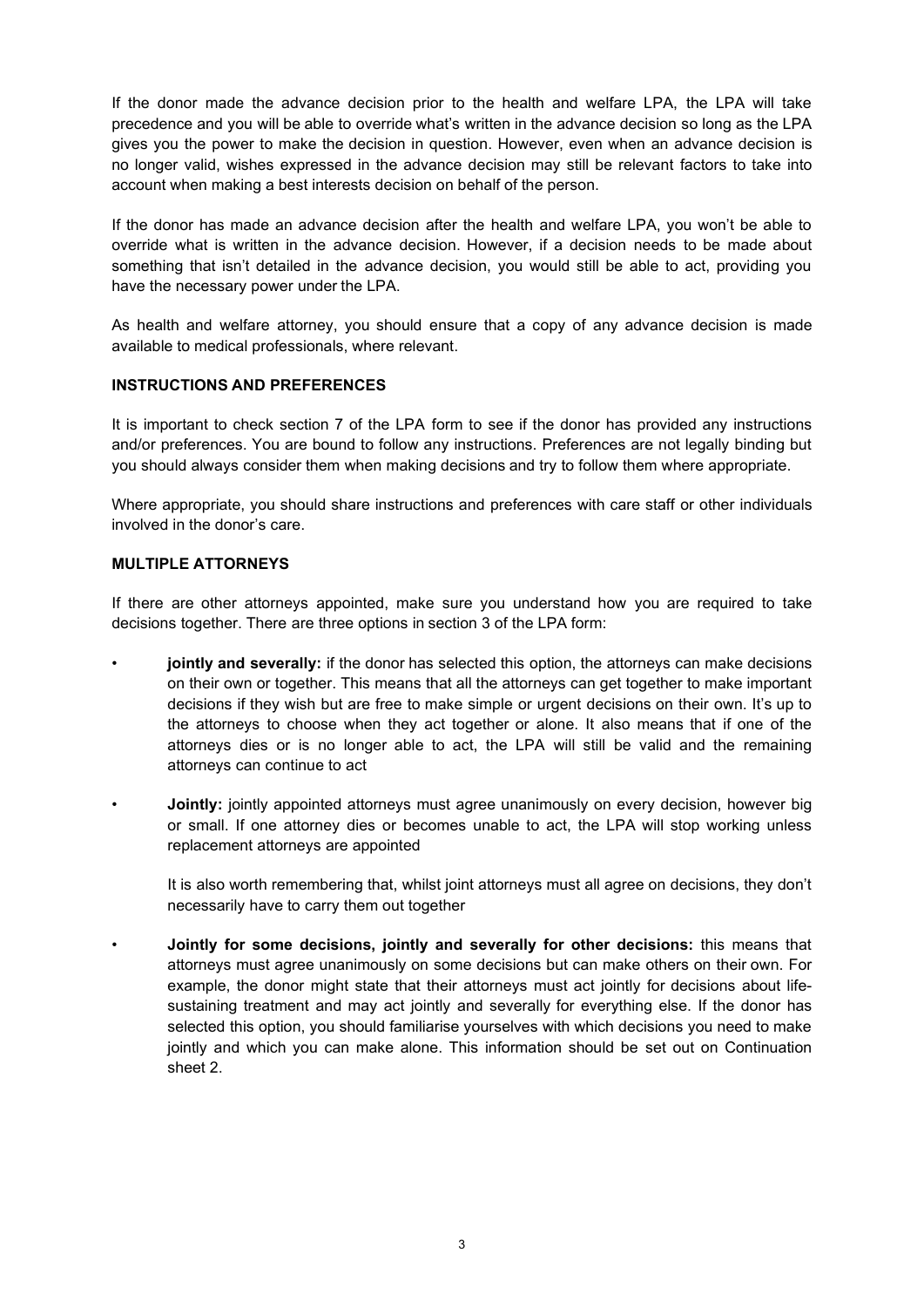## **PROPERTY AND FINANCIAL DECISIONS**

It is important to bear in mind that, as a health and welfare attorney, you are not authorised to make decisions about the donor's property and finances unless the donor has also appointed you as attorney under a separate property and financial affairs LPA. However, these two aspects of decision making are often interrelated and you should liaise with any separate attorney for property and finances, for example, to ensure that there are sufficient funds to pay for care you wish to put in place for the donor.

## **KEY PRINCIPLES WHEN MAKING DECISIONS ON BEHALF OF THE DONOR**

Before you start making decisions on behalf of the donor, it is important that you familiarise yourself with the key principles in the Mental Capacity Act 2005 (MCA), which govern all decision making on behalf of people without mental capacity. The key points to note are as follows:

## • **the donor should make decisions for themselves unless it can be shown that they're unable or don't want to make them**

the donor might be able to make everyday decisions about what they should eat and wear but be unable to understand and make more complex decisions, such as where they should live and what care they should receive. Their mental capacity may also fluctuate, so they may be able to make decisions at some times but not others

# • **you should give the donor all the help they need to make a decision before deciding they can't make that decision**

for example, the donor may be less confused in a familiar setting like their home, rather than in an unfamiliar environment. Perhaps there are times of day when the donor is more alert and better able to take decisions. You could also try different ways of communicating, such as pictures or sign language, to explain a decision to the donor. If the donor has difficulties speaking, can they communicate by nodding, blinking, squeezing your hand or in some other way?

## • **the donor should not to be treated as unable to make a decision just because they make an unwise or eccentric decision**

## • **any decision you make for the donor must be in their best interests**

in addition to following any instructions and considering any preferences expressed by the donor in the LPA form, you should consider the values and wishes of the donor, including any moral, political or religious views they have held. It is also important not to make any assumptions based on the donor's age, gender, ethnic background, sexuality, behaviour or health but instead to think about what they as an individual would want

## • **anything you do on behalf of the donor should restrict their basic rights as little as possible**

If you are unsure whether the donor has the capacity to make a particular decision, the OPG's guidance for LPA attorneys suggests that you ask yourself the following questions:

- do they have a general understanding of the decision that needs to be made?
- do they have a general understanding of the consequences of the decision?
- can they retain and weigh up this information to make a decision?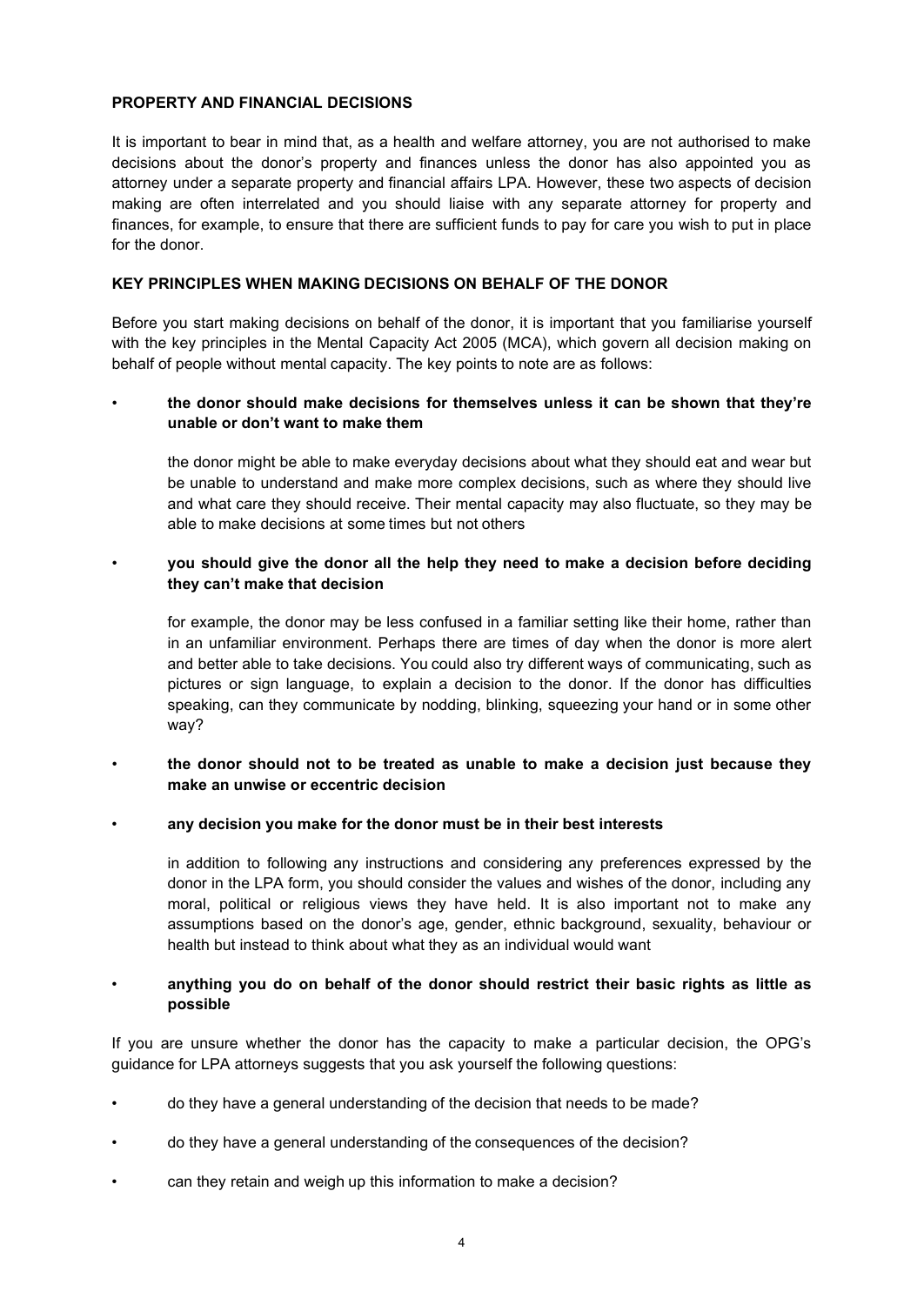If you are still unsure, you could ask the donor's doctor to assess them.

## **GET TO KNOW THE DONOR**

The more you know about the donor, the better you will be able to make decisions for them and in their best interests. If the donor no longer has capacity, you should talk to their close family and friends and look at the kinds of decisions they made when they did have capacity. It would be helpful to understand, for example, the sort of food and clothes they liked, the surroundings in their home, the sorts of leisure or social activities they enjoy etc.

### **WHEN CAN I START TO USE THE LPA?**

Unlike a property and financial affairs LPA, which can sometimes be used as soon as it has been registered with the Office of the Public Guardian (OPG), a health and welfare LPA can only ever be used once it is registered with the OPG *and* when the donor lacks capacity to take the relevant decision themselves.

You can tell whether the LPA has been registered by checking the original LPA form. Once registered, each page of the form will have a mark saying 'Validated-OPG'.

## **WHEN SHOULD I APPLY TO REGISTER THE LPA?**

It's generally advisable to register the LPA as soon as possible because, if the LPA contains any mistakes or if there are other problems, it might only be possible to correct them whilst the donor still has mental capacity.

If the donor has lost capacity, you should apply to register it.

The application to register the LPA can be made either by the donor (if they still have capacity) or by the attorney(s). If you have been appointed to act jointly with one or more other attorney(s), you'll all need to register the LPA together.

## **HOW DO I PROVE MY AUTHORITY TO ACT UNDER THE LPA?**

Traditionally, a third party would need to see the original or a certified copy of the LPA before they would let you take a decision on behalf of the donor. They may also ask to see proof of your address and the donor's.

A certified copy of the LPA form needs to be certified on each page as being a true copy of the original. If the donor has mental capacity they can make certified copies themselves. Otherwise, a solicitor or notary can also make certified copies but they will charge a fee for doing so.

If you cannot find the original LPA, you can request certified copies from the OPG at a cost of £35 each.

If the LPA was registered on or after 1 September 2019 and you and the donor are resident in the UK, you should consider registering the LPA with the OPG's online 'Use an LPA' service. This service enables donors and attorneys to view a summary of their LPA online, and to share these details online with other people and organisations. Where the organisation you wish to deal with is registered with this service, you may not need to provide a certified copy of the LPA to prove your authority to act. However, there are still some circumstances in which an organisation may request to see the original or certified copy LPA form—for example, if there are instructions and preferences on the LPA, as this information is not visible on the online service.